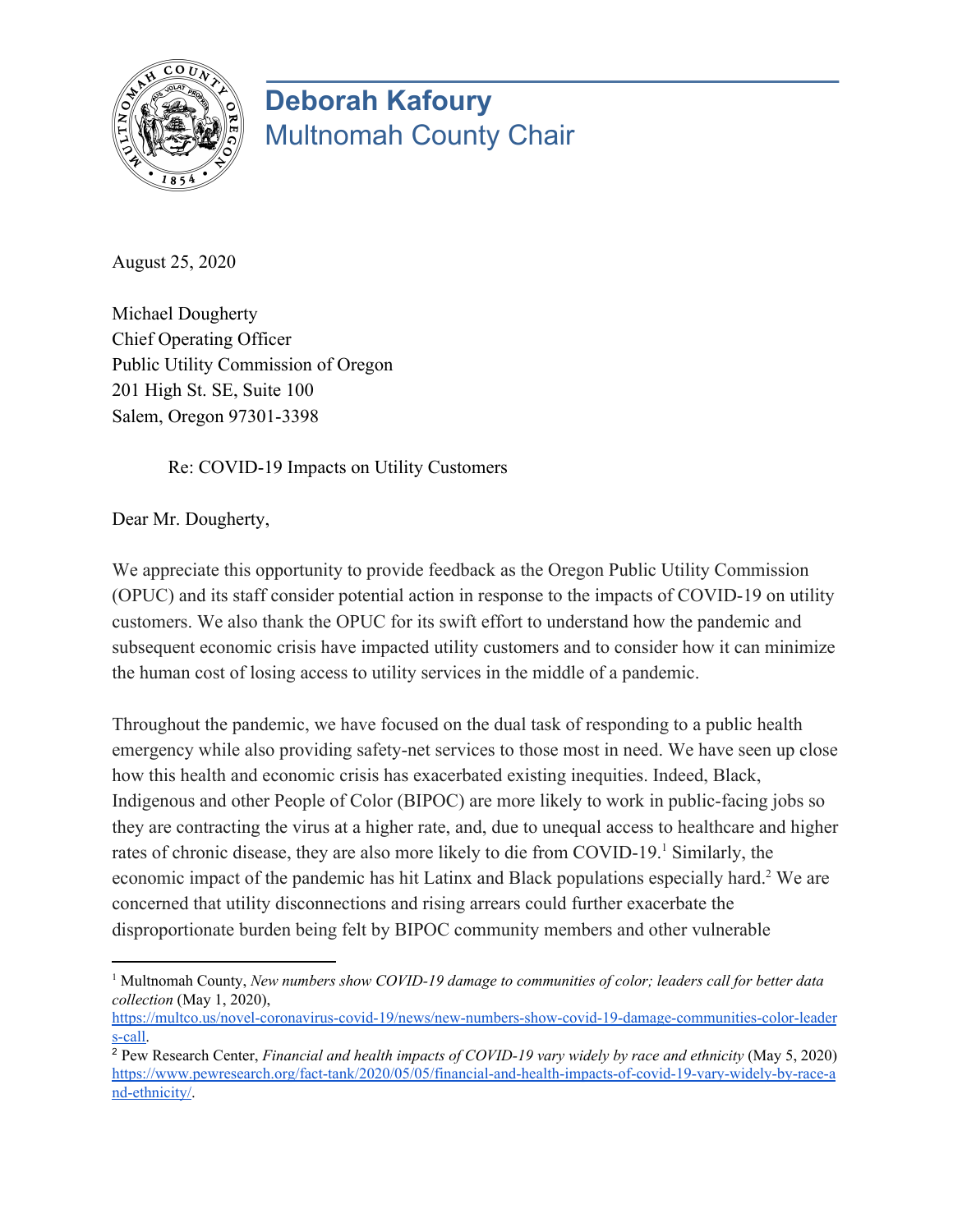populations. Indeed, national data indicates that lower income households are at higher risk of disconnections and that Black, Latinx, and senior citizen households, on average, have incomes lower than the median income in the United States.<sup>3</sup>

The utility data on arrears that the OPUC has made available as part of this process paints a concerning picture. The number of customers in arrears and the magnitude of the debt in June 2020, compared to June 2019, are indicators of the increased economic vulnerability for many in our community.<sup>4</sup> These data paint a troubling picture regarding the high number of households at risk from the immediate impacts of a utility disconnection, should disconnections resume, as well as the difficult financial situation that our community members face as a result of this crisis.

Losing access to utility services right now would be particularly damaging because of the upcoming winter season and because many in our community are more bound than usual to their homes due to the pandemic. Examples include children learning from home while libraries and schools are closed, and seniors and other vulnerable community members needing to find ways to stay cool or warm at home now that community cooling and warming spaces are unavailable. Even following the simple, yet vital, public health recommendation of washing your hands with soap and warm water is impossible if your utilities have been shut off. These examples highlight the ongoing health crisis behind this economic crisis and how we must protect our community's access to essential utility services.

We appreciate your work on a Staff proposal. Due to the seriousness of current circumstances, we encourage you to advocate for maximum protections to utility customers. We see the proposal submitted by Citizens' Utility Board of Oregon (CUB) as the floor for the type of protection that our community needs to survive this pandemic. In fact, we encourage you to propose, and the OPUC to adopt, either a longer moratorium on disconnections or a commitment to having a process prior to 4/1/2021 to determine whether lifting the moratorium is indeed appropriate. We also appreciate the elements of CUB's document that seek to minimize financial impacts and preserve our vulnerable communities' ability to recover as smoothly as possible. We can and should minimize the likelihood that an unpaid utility bill could lead to evictions, to community members choosing bills over food, and to other serious adverse impacts that are hard to imagine for most professional households, but all too common in low-income communities.<sup>5</sup>

<sup>3</sup> National Association for the Advancement of Colored People, *Lights Out in the Cold: Reforming Utility Shut-Of Policies as If Human Rights Matter* at 9-10 (Mar. 2017),

[https://naacp.org/wp-content/uploads/2020/07/Lights-Out-in-the-Cold\\_NAACP-ECJP-4.pdf.](https://naacp.org/wp-content/uploads/2020/07/Lights-Out-in-the-Cold_NAACP-ECJP-4.pdf) <sup>4</sup> Oregon Public Utility Commission, *COVID-19 Arrears Data*,

[https://www.oregon.gov/puc/utilities/Documents/COVID-Impacts-ArrearsData.pdf.](https://www.oregon.gov/puc/utilities/Documents/COVID-Impacts-ArrearsData.pdf) <sup>5</sup> *Lights Out in the Cold* at vii-viii.